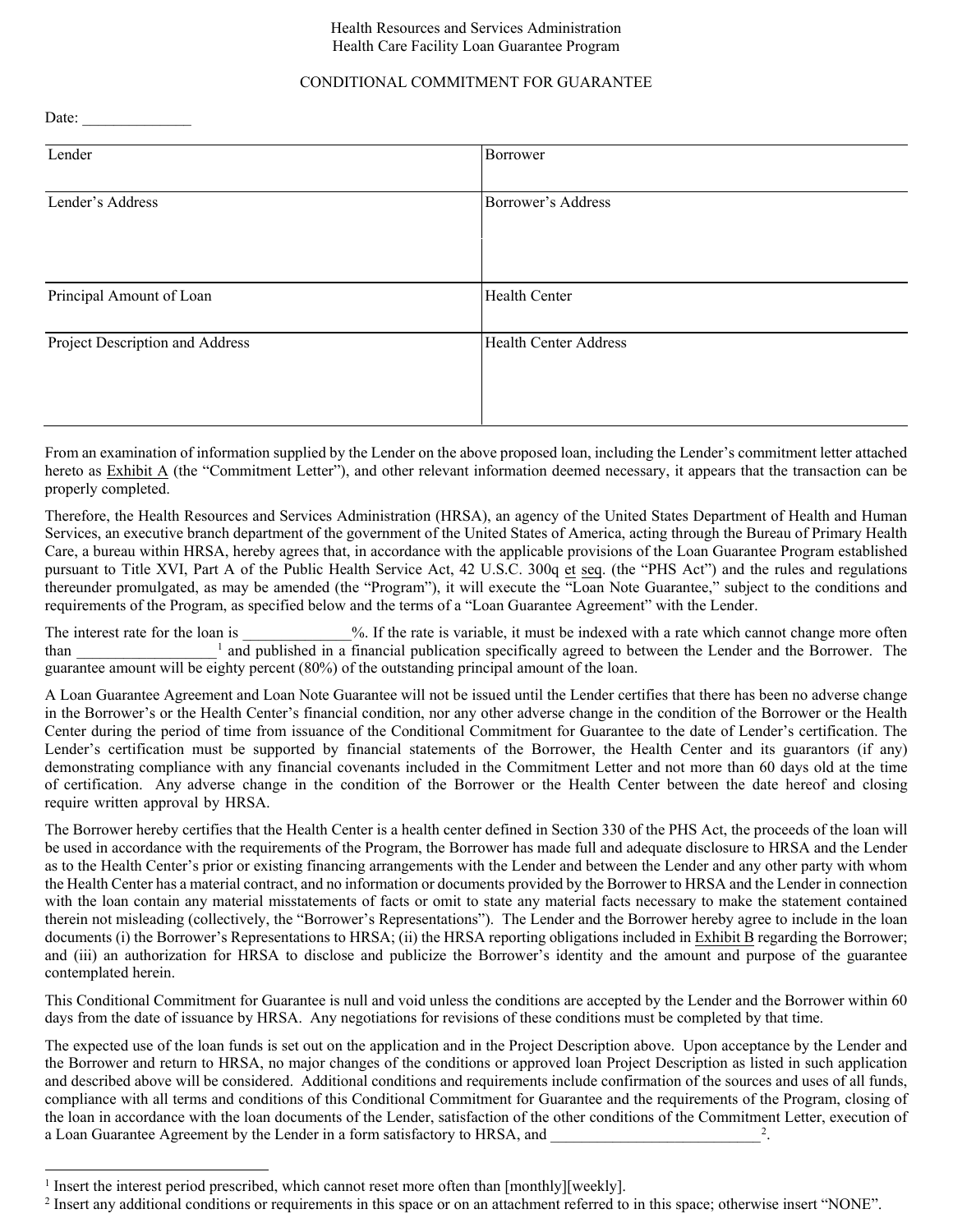This Conditional Commitment for Guarantee will expire on  $\frac{3}{2}$  unless the time is extended in writing by HRSA. The Lender may terminate this Conditional Commitment for Guarantee at any time by written notification to HRSA.

-

<sup>&</sup>lt;sup>3</sup> HRSA will determine the expiration date of this contract. Consideration will be given to the date indicated by the Lender in the acceptance of conditions.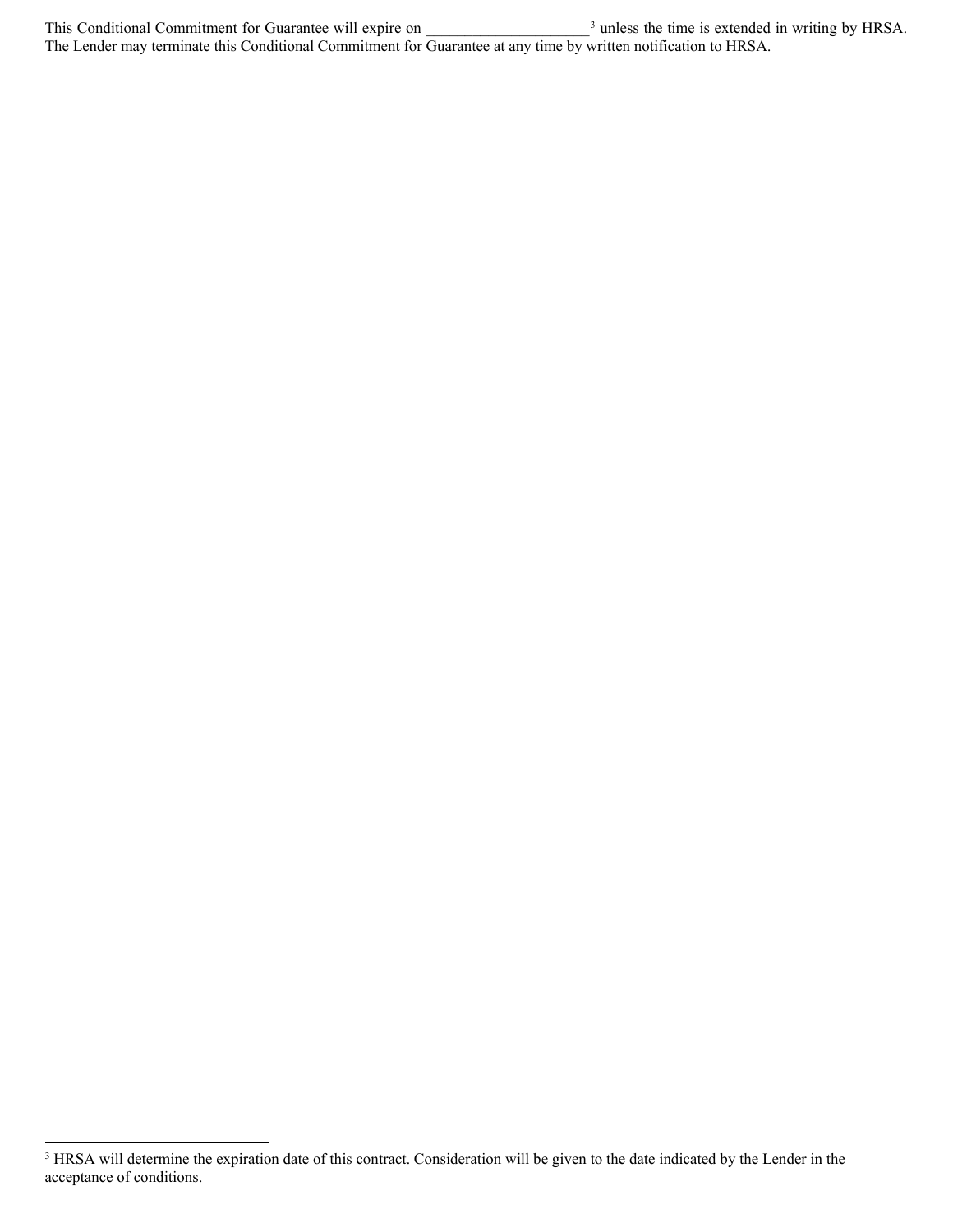This Conditional Commitment for Guarantee may not be amended except in writing and signed by the parties hereto, is not transferable and will not survive a change of control, merger, restructuring or insolvency proceeding involving the parties hereto.

## UNITED STATES OF AMERICA

### The Health Resources and Services Administration

| ー |  |
|---|--|
|   |  |

*(Name)*

*(Title)*

#### **ACCEPTANCE OF CONDITIONS**

The conditions of this Conditional Commitment for Guarantee, including attachments, as applicable, are acceptable and the undersigned intend to proceed with the loan transaction and request issuance of a Loan Guarantee Agreement and a Loan Note Guarantee within days.

| (Name of Lender)         |                     |       |
|--------------------------|---------------------|-------|
|                          | By: $\qquad \qquad$ | Date: |
| (Signature for Lender)   |                     |       |
|                          |                     |       |
| (Name of Borrower)       |                     |       |
|                          | By: $\qquad \qquad$ | Date: |
| (Signature for Borrower) |                     |       |
|                          |                     |       |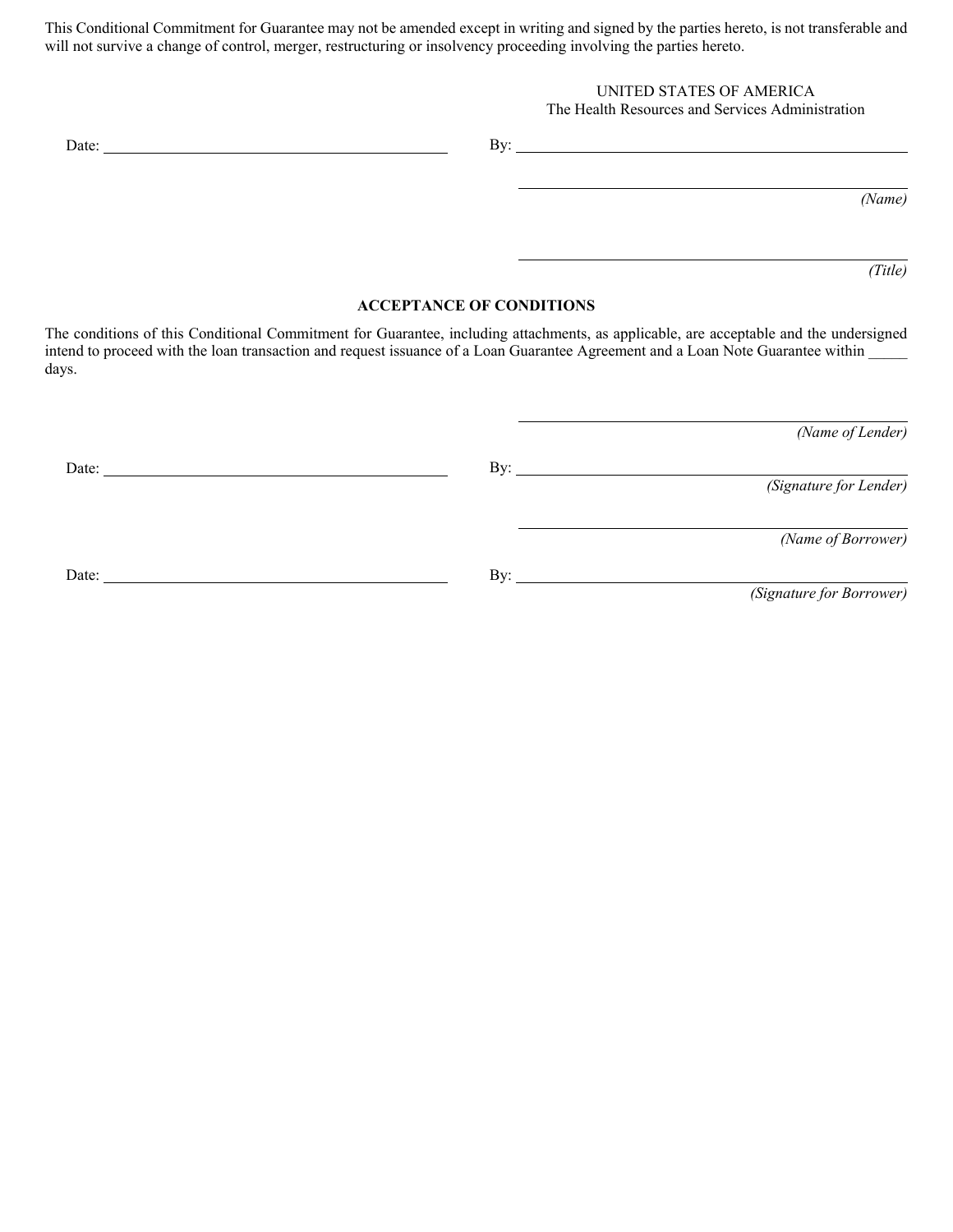# **EXHIBIT A**

## **Lender's Commitment Letter**

**[See attached]**